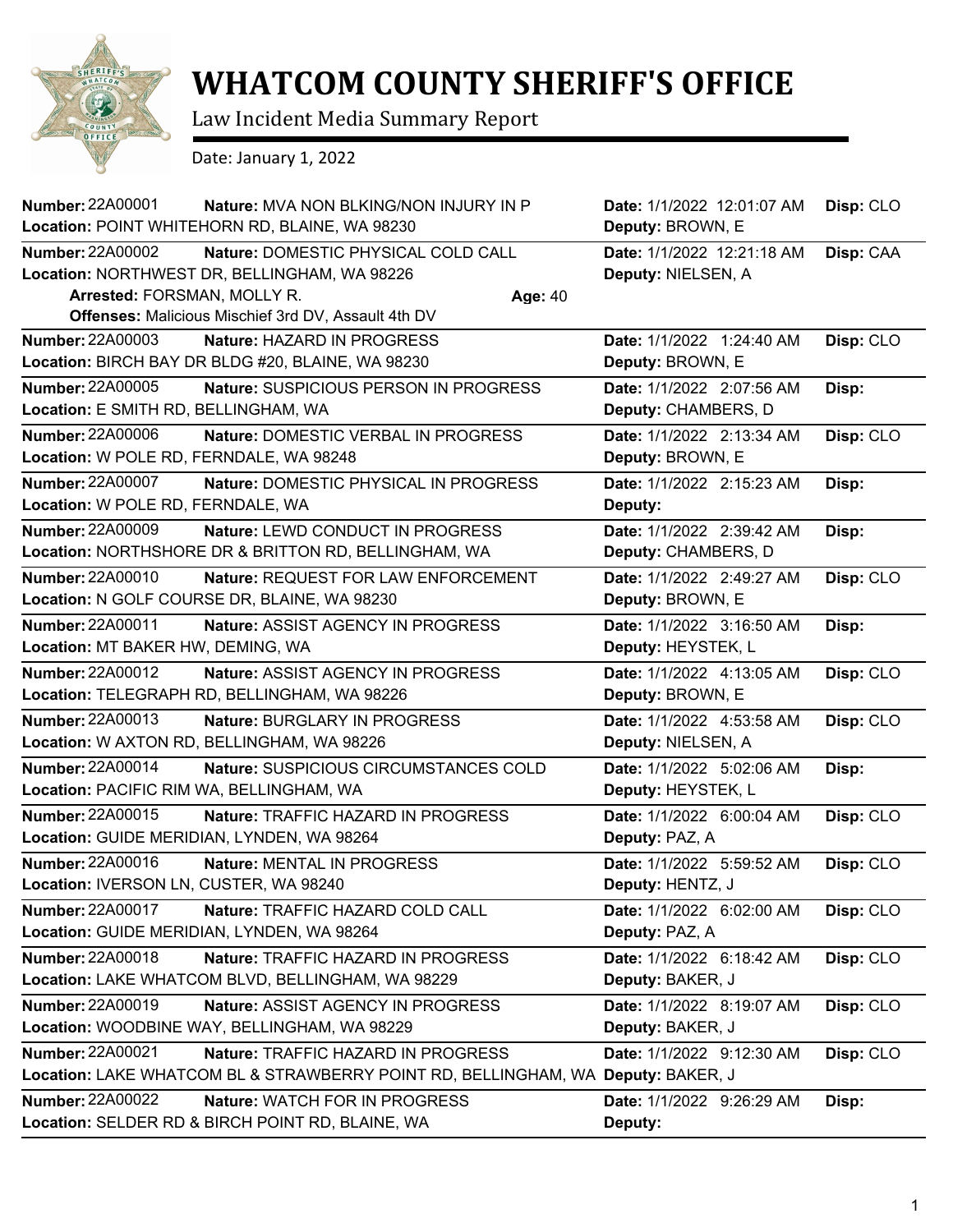| <b>Number: 22A00023</b>                                | Nature: DOMESTIC PHYSICAL IN PROGRESS | <b>Date:</b> 1/1/2022 9:31:39 AM |
|--------------------------------------------------------|---------------------------------------|----------------------------------|
| <b>Location: BIRCH BAY LYNDEN RD. LYNDEN. WA 98264</b> |                                       | Deputy: HENTZ, J                 |

**Arrested:** TURLEY, TRAVIS J. **Age:** 37

**Deputy:** HENTZ, J **Disp:** CAA

| <b>Offenses: Assault 4th DV</b>                                                                                        |                                      |           |  |  |
|------------------------------------------------------------------------------------------------------------------------|--------------------------------------|-----------|--|--|
| <b>Number: 22A00024</b><br>Nature: VEHICLE THEFT COLD CALL                                                             | Date: 1/1/2022 9:49:49 AM            | Disp: CLO |  |  |
| Location: GALBRAITH RD, ACME, WA 98220                                                                                 | Deputy: BAKER, J                     |           |  |  |
| <b>Number: 22A00025</b><br><b>Nature: Not available.</b>                                                               | Date: 1/1/2022 10:04:46 AM           | Disp:     |  |  |
| Location: SIPER RD, EVERSON, WA                                                                                        | Deputy:                              |           |  |  |
| Number: 22A00026<br>Nature: DEATH INVESTIGATION IN PROGRES                                                             | Date: 1/1/2022 10:14:27 AM           | Disp: CLO |  |  |
| Location: MEADOWMIST LN, FERNDALE, WA 98248                                                                            | Deputy: DEZEEUW, T                   |           |  |  |
| <b>Number: 22A00028</b><br>Nature: REFER TO OTHER AGENCY IN PROGR                                                      | Date: 1/1/2022 11:16:53 AM           | Disp:     |  |  |
| Location: SB I5 AT & LOOMIS TRAIL OVERP, WA                                                                            | Deputy:                              |           |  |  |
| <b>Number: 22A00032</b><br><b>Nature: WATCH FOR IN PROGRESS</b>                                                        | Date: 1/1/2022 12:22:40 PM           | Disp:     |  |  |
| Location: BAKER LAKE RD & DEAD EN, SEDRO WOOLLEY, WA                                                                   | Deputy:                              |           |  |  |
| Number: 22A00033<br>Nature: WELFARE CHECK IN PROGRESS                                                                  | Date: 1/1/2022 12:46:44 PM           | Disp: CLO |  |  |
| Location: AGATE HEIGHTS RD, BELLINGHAM, WA 98226                                                                       | Deputy: BAKER, J                     |           |  |  |
| Number: 22A00034<br><b>Nature: WATCH FOR IN PROGRESS</b>                                                               | Date: 1/1/2022 12:50:40 PM           | Disp:     |  |  |
| Location: W BADGER RD & GUIDE MERIDIAN, LYNDEN, WA                                                                     | Deputy:                              |           |  |  |
| <b>Number: 22A00035</b><br>Nature: REQUEST FOR LAW ENFORCEMENT                                                         | Date: 1/1/2022 1:04:05 PM            | Disp:     |  |  |
| Location: AGATE HEIGHTS RD, BELLINGHAM, WA                                                                             | Deputy:                              |           |  |  |
| <b>Number: 22A00036</b><br>Nature: VEHICLE PROWL COLD CALL                                                             | Date: 1/1/2022 1:29:56 PM            | Disp: CLO |  |  |
| Location: RIDGE CREST WAY, BELLINGHAM, WA 98229                                                                        | Deputy: BAKER, J                     |           |  |  |
| <b>Number: 22A00039</b><br><b>Nature: WATCH FOR IN PROGRESS</b><br>Location: GUIDE MERIDIAN & HEMMI RD, BELLINGHAM, WA | Date: 1/1/2022 1:59:43 PM            | Disp:     |  |  |
| <b>Number: 22A00042</b>                                                                                                | Deputy:                              |           |  |  |
| Nature: REQUEST FOR LAW ENFORCEMENT<br>Location: AGATE HEIGHTS RD, BELLINGHAM, WA                                      | Date: 1/1/2022 3:26:06 PM<br>Deputy: | Disp:     |  |  |
| Number: 22A00043<br>Nature: SHOTS IN PROGRESS                                                                          | Date: 1/1/2022 3:24:04 PM            |           |  |  |
| Location: BEEBE RD, LYNDEN, WA                                                                                         | Deputy: SLYTER, C                    | Disp:     |  |  |
| <b>Number: 22A00044</b><br>Nature: WELFARE CHECK IN PROGRESS                                                           | Date: 1/1/2022 3:33:00 PM            | Disp: CLO |  |  |
| Location: ALDERWOOD AVE, BELLINGHAM, WA 98225                                                                          | Deputy: JAMES, J                     |           |  |  |
| Number: 22A00046<br><b>Nature: MVA NON BLKING/NON INJURY IN P</b>                                                      | Date: 1/1/2022 5:12:18 PM            | Disp: CLO |  |  |
| Location: HANNEGAN RD & E SMITH RD, BELLINGHAM, WA 98226                                                               | Deputy: INGERMANN, N                 |           |  |  |
| <b>Number: 22A00047</b><br>Nature: DOMESTIC VERBAL IN PROGRESS                                                         | Date: 1/1/2022 5:16:43 PM            | Disp: CLO |  |  |
| Location: GUIDE MERIDIAN, LYNDEN, WA 98264                                                                             | Deputy: INGERMANN, N                 |           |  |  |
| <b>Number: 22A00048</b><br>Nature: DOMESTIC PHYSICAL IN PROGRESS                                                       | Date: 1/1/2022 5:20:56 PM            | Disp: CAA |  |  |
| Location: HARKSELL RD, FERNDALE, WA 98248                                                                              | Deputy: SHELTON, D                   |           |  |  |
| Arrested: DOLAN, DEVIN J.<br>Age: 35                                                                                   |                                      |           |  |  |
| <b>Offenses: Assault 4th DV</b>                                                                                        |                                      |           |  |  |
| Number: 22A00049<br><b>Nature: MVA NON BLKING/NON INJURY IN P</b>                                                      | Date: 1/1/2022 5:41:16 PM            | Disp: CLO |  |  |
| Location: EVERSON GOSHEN RD & E SMITH RD, BELLINGHAM, WA 98226                                                         | Deputy: JAMES, J                     |           |  |  |
| <b>Number: 22A00050</b><br>Nature: ASSAULT SIMPLE IN PROGRESS                                                          | Date: 1/1/2022 5:55:33 PM            | Disp: ACT |  |  |
| Location: SANTA FE TRL, MAPLE FALLS, WA 98266                                                                          | Deputy: HEYSTEK, L                   |           |  |  |
| <b>Number: 22A00051</b><br>Nature: TRAFFIC HAZARD IN PROGRESS                                                          | Date: 1/1/2022 6:13:01 PM            | Disp:     |  |  |
| Location: RATHBONE RD & BIRCH BAY LYNDEN RD, FERNDALE, WA                                                              | Deputy:                              |           |  |  |
| Number: 22A00053<br>Nature: ASSIST AGENCY IN PROGRESS                                                                  | Date: 1/1/2022 6:27:12 PM            | Disp:     |  |  |
| Location: GRAND AV, BELLINGHAM, WA                                                                                     | Deputy:                              |           |  |  |
| Number: 22A00055<br>Nature: WELFARE CHECK IN PROGRESS                                                                  | Date: 1/1/2022 6:47:27 PM            | Disp: CLO |  |  |
| Location: BIRCH BAY LYNDEN RD, LYNDEN, WA 98264                                                                        | Deputy: HIGH, M                      |           |  |  |
| Number: 22A00056<br>Nature: WHATCOMM RECORD IN PROGRESS                                                                | Date: 1/1/2022 7:16:56 PM            | Disp:     |  |  |
| Location: HANNEGAN RD, LYNDEN, WA                                                                                      | Deputy:                              |           |  |  |